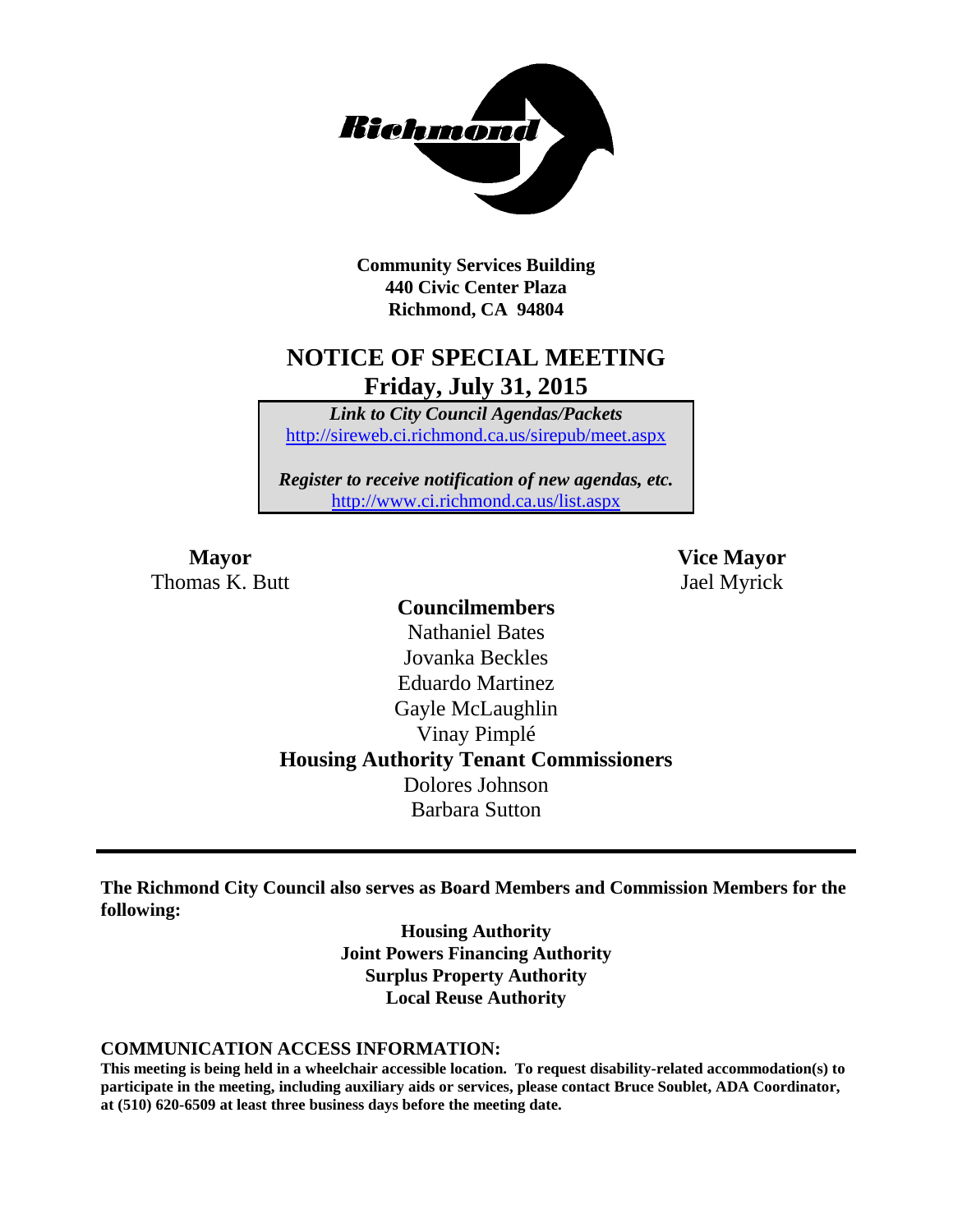# **MEETING PROCEDURES**

The City of Richmond encourages community participation at its City Council meetings and has established procedures that are intended to accommodate public input in a timely and time-sensitive way. As a courtesy to all members of the public who wish to participate in City Council meetings, please observe the following procedures:

**PUBLIC COMMENT ON AGENDA ITEMS:** Anyone who desires to address the City Council on items appearing on the agenda must complete and file a pink speaker's card with the City Clerk **prior** to the City Council's consideration of the item. Once the City Clerk has announced the item and discussion has commenced, no person shall be permitted to speak on the item other than those persons who have submitted their names to the City Clerk. Your name will be called when the item is announced for discussion. **Each speaker will be allowed TWO (2) MINUTES to address the City Council on NON-PUBLIC HEARING items listed on the agenda.**

**CONSENT CALENDAR:** Consent Calendar items are considered routine and will be enacted, approved or adopted by one motion unless a request for removal for discussion or explanation is received from the audience or the City Council. A member of the audience requesting to remove an item from the Consent Calendar must first complete a speaker's card and discuss the item with a City staff person who has knowledge of the subject material, prior to filing the card with the City Clerk and **prior to the City Council's consideration of Agenda Review.** An item removed from the Consent Calendar may be placed anywhere on the agenda following the City Council's agenda review.

**CONDUCT AT MEETINGS: Richmond City Council meetings are limited public forums during which the City strives to provide an open, safe atmosphere and promote robust public debate. Members of the public, however, must comply with state law, as well as the City's laws and procedures and may not actually disrupt the orderly conduct of these meetings. The public, for example, may not shout or use amplifying devices, must submit comment cards and speak during their allotted time, may not create a physical disturbance, may not speak on matters unrelated to issues within the jurisdiction of the City Council or the agenda item at hand, and may not cause immediate threats to public safety.** 

**CITY HARASSMENT POLICY: The City invites public comment and critique about its operations, including comment about the performance of its public officials and employees, at the public meetings of the City Council and boards and commissions. However, discriminatory or harassing comments about or in the presence of City employees, even comments by third parties, may create a hostile work environment, if severe or pervasive. The City prohibits harassment against an applicant, employee, or contractor on the basis of race, religious creed, color, national origin, ancestry, physical disability, medical condition, mental disability, marital status, sex (including pregnancy, childbirth, and related medical conditions), sexual orientation, gender identity, age or veteran status, or any other characteristic protected by federal, state or local law. In order to acknowledge the public's right to comment on City operations at public meetings, which could include comments that violate the City's harassment policy if such comments do not cause an actual disruption under the Council Rules and Procedures, while taking reasonable steps to protect City employees**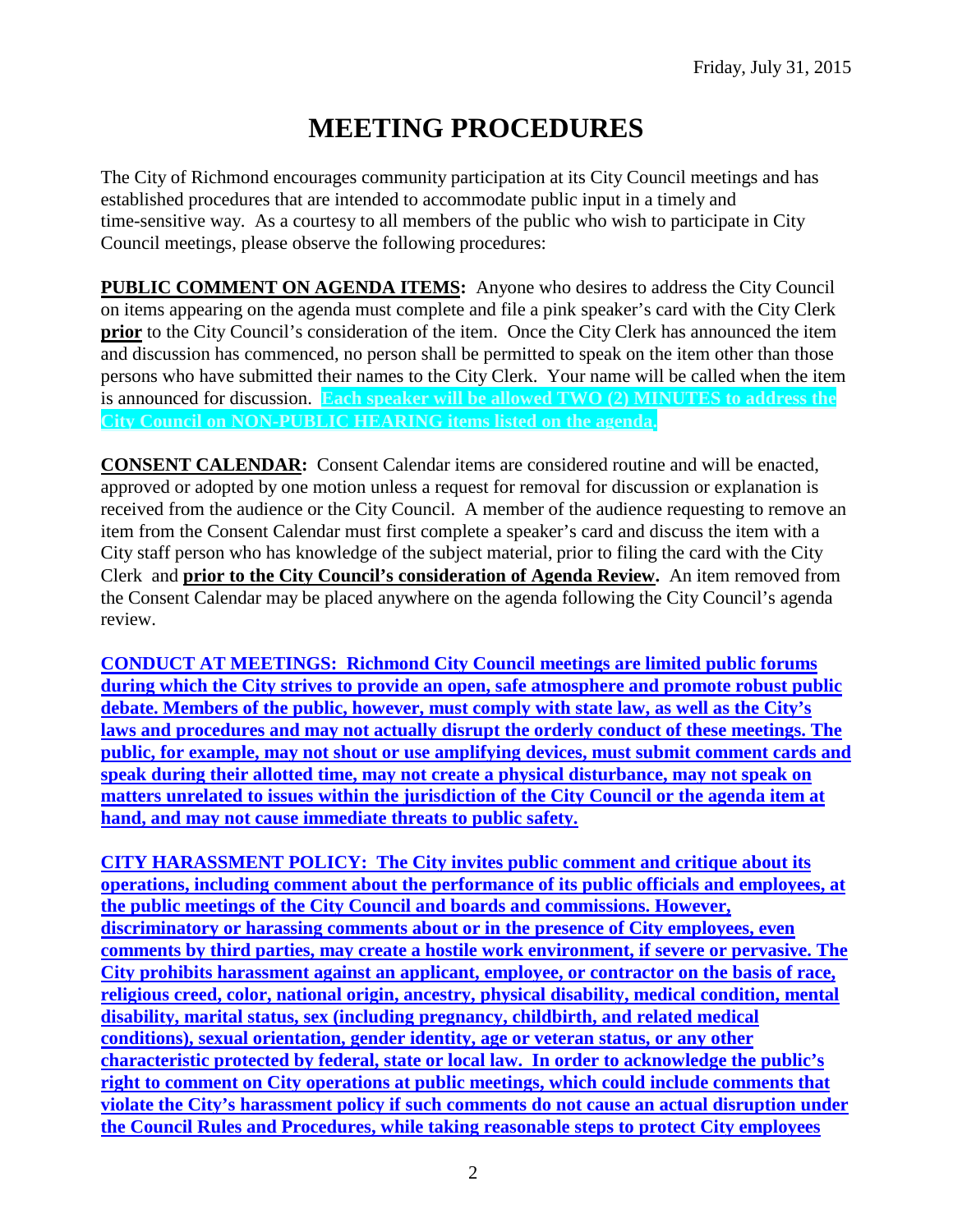from discrimination and harassment, City Boards and Commissions shall adhere to the following procedures. If any person makes a harassing remark at a public meeting that violates the above City policy prohibiting harassment, the presiding officer of the meeting may, at the conclusion of the speaker's remarks and allotted time: (a) remind the public that the City's Policy Regarding Harassment of its Employees is contained in the written posted agenda; and (b) state that comments in violation of City policy are not condoned by the City and will play no role in City decisions. If any person makes a harassing remark at a public meeting that violates the above City policy, any City employee in the room who is offended by remarks violating the City's policy is excused from attendance at the meeting. No City employee is compelled to remain in attendance where it appears likely that speakers will make further harassing comments. If an employee leaves a City meeting for this reason, the presiding officer may send a designee to notify any offended employee who has left the meeting when those comments are likely concluded so that the employee may return to the meeting. The presiding officer may remind an employee or any council or board or commission member that he or she may leave the meeting if a remark violating the City's harassment policy is made. These procedures supplement the Council Rules and Procedures relating to disruption of orderly conduct at Council meetings.

Any law enforcement officer on duty or whose service is commanded by the presiding officer shall be Sergeant-at-Arms of the Council meetings. He/she, or they, shall carry out all orders and instructions given by the presiding officer for the purpose of maintaining order and decorum at the Council meetings (City Council Rules of Procedure and Order Section III F, RMC Section  $2.12.030$ .